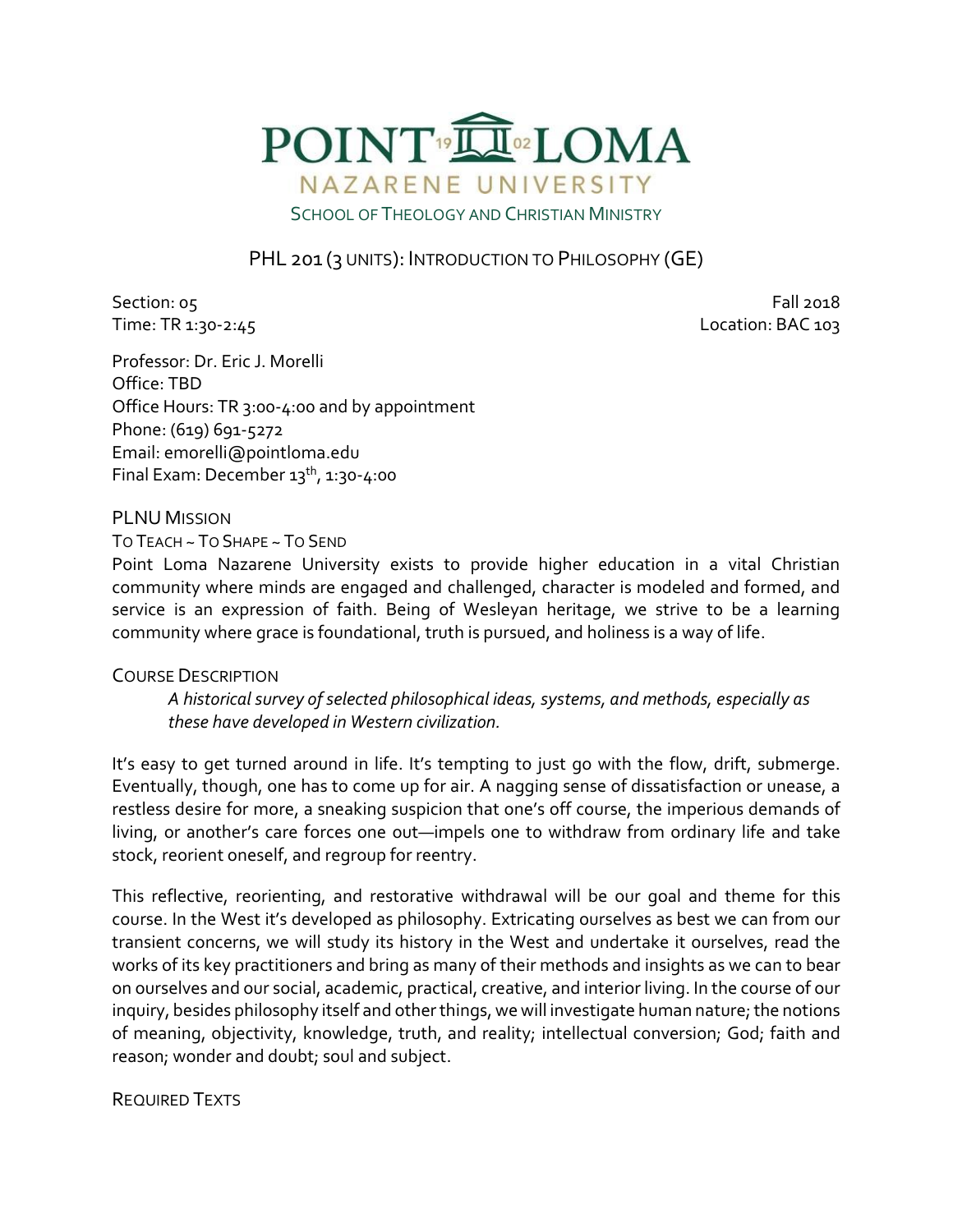Anselm. *Proslogion: With the Replies of Gaunilo and Anselm*. Translated by Thomas Williams. Indianapolis: Hackett Publishing, 2001.

Descartes, René. *Meditations on First Philosophy*. Third Edition. Translated by Donald A. Cress. Indianapolis: Hackett Publishing, 1993.

Plato. *Five Dialogues: Euthyphro, Apology, Crito, Meno, Phaedo*. Second Edition.

Translated by G.M.A. Grube. Revised by John M. Cooper. Indianapolis: Hackett Publishing, 2002.

Additional Works by Plato, Aristotle, Augustine, Aquinas, and Lonergan will be distributed on Canvas.

## COURSE LEARNING OUTCOMES (CLOS)

By the end of this course, students will be able to:

- *describe* and *explain*, in outline, the history of Western philosophy and, in greater detail, the philosophies of several of its pivotal figures;
- *analyze* and *criticize* philosophic texts;
- *identify* philosophy, philosophic questions, philosophic positions, and philosophic ways of life and *distinguish* these from other kinds of pursuits, questions, positions, and ways of life;
- *apply* philosophy to their experiences and lives within and beyond the academy;
- *inquire*, *speak*, *converse*, and *write* with philosophic significance and precision.

### GENERAL EDUCATION LEARNING OUTCOMES (GELOS)

Learning: Informed by Our Faith in Christ

Students will:

- *effectively express* ideas and information to others through oral and written communication individually and in groups (Assessment: experiential, integrative assignments, group discussions, group work, reflection papers, essay exams, and term paper);
- *examine*, *critique* and *synthesize* information to arrive at reasoned conclusions. (Assessment: experiential, integrative assignments, group discussion, group work, reading assignments, reflection papers, essay exams, and a term paper);
- *demonstrate* the effective and responsible use of information from a variety of sources (Assessment: reflection papers and term paper);

Growing: In a Christ-Centered Faith Community

Students will:

- *understand* and *develop a greater respect for* the diversity of human nature and the array of philosophic interests, concerns, questions, and positions (Assessment: group discussions, group work, reflection papers, essay exams, and term paper);
- *examine* the complexity of human nature and philosophy in light of the reconciling work of God in Christ (Assessment: experiential, integrative assignments, group discussions, group work, reflection papers, essay exams, and term paper);

Serving: In a Context of Christian Faith

Students will: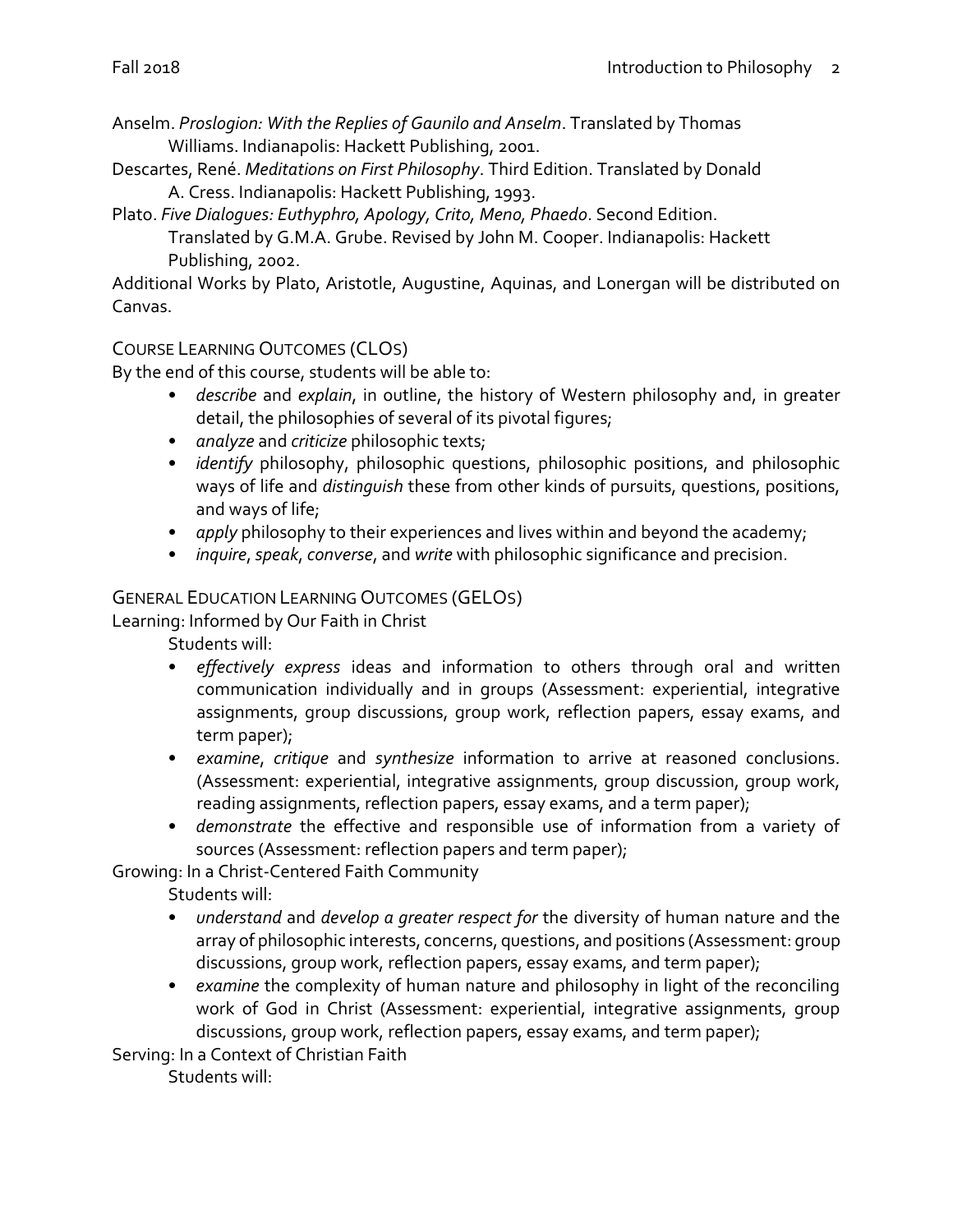*engage* in acts of devotion and works of mercy informed by the Christian scriptures and tradition, rooted in local congregations, and expressed as love of God and neighbor in and beyond the classroom (experiential, integrative assignments, group discussions, group work, reflection papers, term paper).

ASSESSMENT AND GRADING 9 1-2-Page Reflection Papers: 35% Midterm Short-Answer Essay Exam: 20% 1 5-Page Term Paper: 20% Final Short-Answer Essay Exam: 25%

#### GRADING SCALE

|               | A: 100-93 C+: 79-77 |             |           | D-: | 62-60 |      |
|---------------|---------------------|-------------|-----------|-----|-------|------|
| $A-1$         | 92-90               | $C_{\cdot}$ | 76-73     |     | F: I  | 60-0 |
|               | B+: 89-87           | $C-2$ 72-70 |           |     |       |      |
| B:            | 86-8ว               | D+:         | $69 - 67$ |     |       |      |
| $B - 82 - 80$ |                     | D:          | 66-6ว     |     |       |      |

In reflection and term papers, students must adhere to the style, citation, and reference guidelines set out in the Chicago Manual of Style. Additionally, all papers must be double-spaced with 1-inch margins in 12-point Times New Roman font. Papers and exams will be graded for content, clarity, grammar, spelling, and formatting. The clear, accurate, and precise use of philosophic terms is especially important. In general, an A paper or exam will have proper spelling and grammar, be written clearly, exhibit a correct grasp of and serious engagement with the subject matter, and present the fruits of original philosophic inquiry.

#### LATE ASSIGNMENTS AND INCOMPLETES

All assignments are to be submitted/turned in by the beginning of the class session for which they are due—including assignments posted on Canvas. Incompletes will only be assigned in extremely unusual circumstances.

#### **TECHNOLOGY**

The use of electronic devices will not be permitted in class. Students are expected to bring a notebook, pen or pencil, and hard copies of the assigned texts to class. If a disability prevents a student from taking notes by hand, a note-taker may be provided by the Disability Resource Center (See "PLNU Accommodations Policy" below).

#### FINAL EXAM POLICY

Successful completion of this class requires taking the final on its scheduled day. According to the [Class Schedules](http://www.pointloma.edu/experience/academics/class-schedules) site, the final for this course will be on December  $13^{th}$  from 1:30-4:00. No requests for early examinations or alternative days will be approved.

PLNU COPYRIGHT POLICY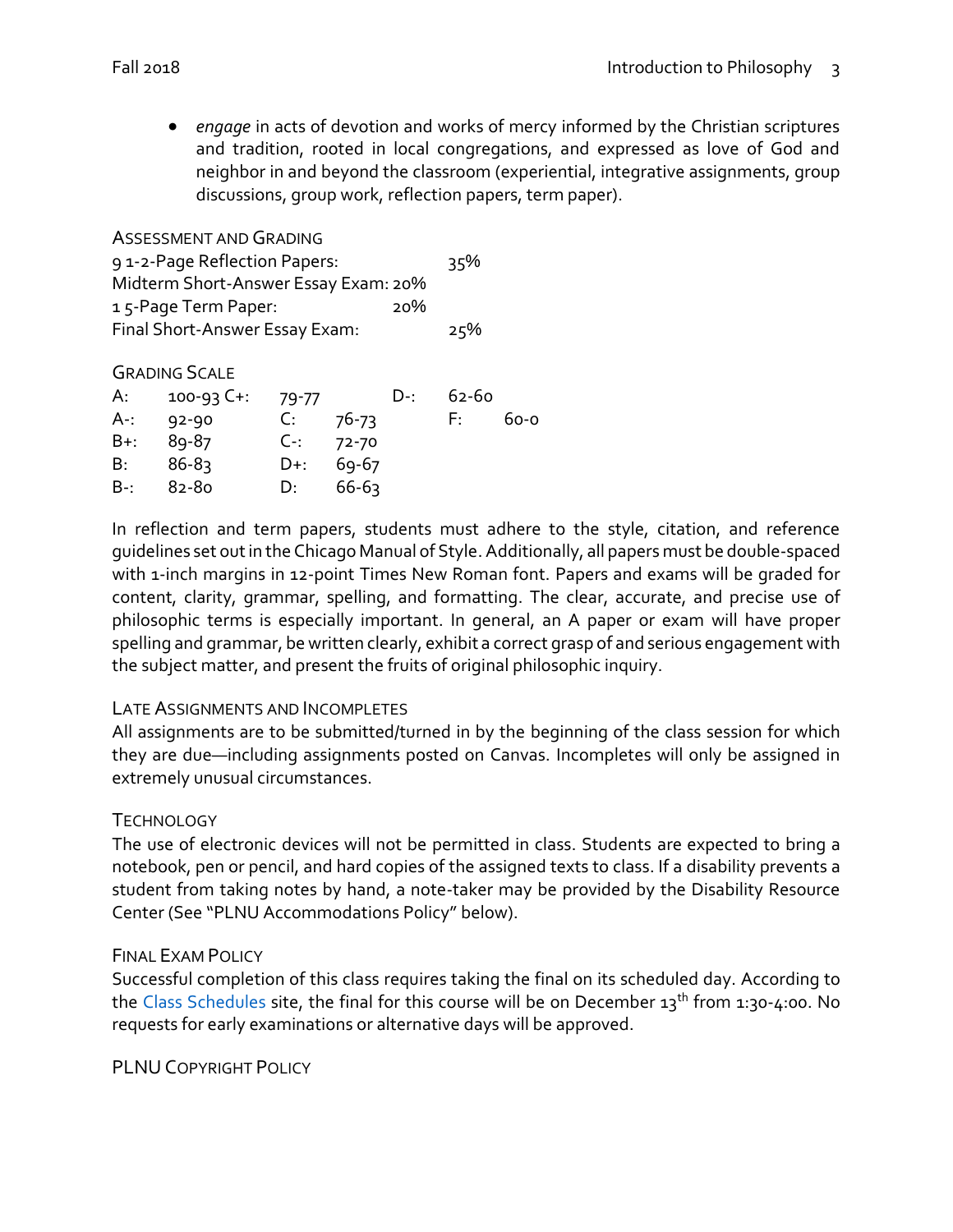Point Loma Nazarene University, as a non-profit educational institution, is entitled by law to use materials protected by the US Copyright Act for classroom education. Any use of those materials outside the class may violate the law.

## PLNU ACADEMIC HONESTY POLICY

Students should demonstrate academic honesty by doing original work and by giving appropriate credit to the ideas of others. Academic dishonesty is the act of presenting information, ideas, and/or concepts as one's own when in reality they are the results of another person's creativity and effort. A faculty member who believes a situation involving academic dishonesty has been detected may assign a failing grade for that assignment or examination, or, depending on the seriousness of the offense, for the course. Faculty should follow and students may appeal using the procedure in the university catalog. Se[e Academic Policies](http://catalog.pointloma.edu/content.php?catoid=18&navoid=1278) for definitions of kinds of academic dishonesty and for further policy information.

## PLNU ACCOMMODATIONS POLICY

If you have a diagnosed disability, please contact PLNU's Disability Resource Center (DRC) to demonstrate need and to register for accommodation by phone at (619) 849-2486 or by e-mail a[t DRC@pointloma.edu.](mailto:DRC@pointloma.edu) See [Disability Resource Center](http://www.pointloma.edu/experience/offices/administrative-offices/academic-advising-office/disability-resource-center) for additional information.

### PLNU ATTENDANCE AND PARTICIPATION POLICY

Regular and punctual attendance at all classes is considered essential to optimum academic achievement. If the student is absent from more than 10 percent of class meetings, the faculty member can file a written report which may result in de-enrollment. If the absences exceed 20 percent, the student may be de-enrolled without notice until the university drop date or, after that date, receive the appropriate grade for their work and participation. See [Academic Policies](http://catalog.pointloma.edu/content.php?catoid=18&navoid=1278) in the Undergraduate Academic Catalog.

## DIVERSITY STATEMENT

Point Loma Nazarene University is committed to diversity in the classroom, in its publications, and in its various organizations and components. Faculty and staff recognize that the diverse backgrounds and perspectives of their colleagues and students are best served through respect for gender, disability, age, socioeconomic status, ethnicity, race, culture, and other personal characteristics.

#### INCLUSIVE LANGUAGE STATEMENT

The School of Theology and Christian Ministries is committed to the equality of women and men. Recognizing that people often use language in ways that imply the exclusion or inferiority of women, the School strongly urges students to join faculty and staff in avoiding any sexist language in public discourse, in classroom discussions and in writing.

#### CALENDAR

| September | Plato, Five Dialogues: Euthyphro, pp. 2-20 |
|-----------|--------------------------------------------|
|           | <b>Reflection Paper Due</b>                |

6 Plato, *Five Dialogues*: *Apology*, pp. 22-44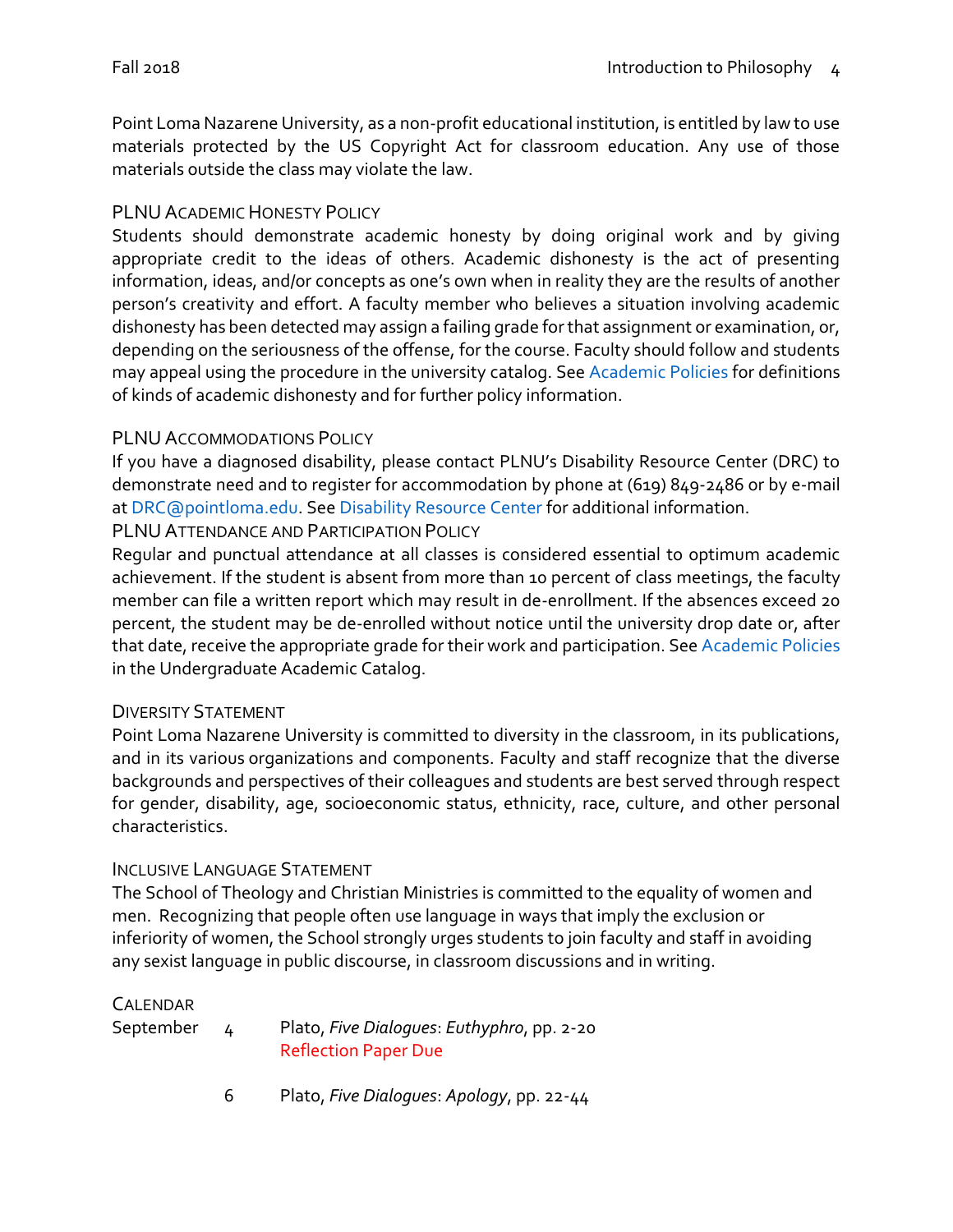- Plato, *Alcibiades 1* (Canvas)
- Plato, *Five Dialogues*: *Meno* 80a-86c and 96d-98c Reflection Paper Due
- Plato, *Symposium* (Canvas)
- Plato, *Five Dialogues*: *Phaedo* 57a-88c
- Plato, *Five Dialogues*: *Phaedo* 88c-118a
- Plato, *Republic* (Canvas) Reflection Paper Due
- October 2 Aristotle, *Posterior Analytics* (Canvas)
	- Aristotle, *Physics* (Canvas)
	- Aristotle, *Metaphysics* (Canvas) Reflection Paper Due
	- Aristotle, *De Anima* (Canvas)
	- Aristotle, *De Anima* (Canvas) Reflection Paper Due
	- Midterm
	- St. Augustine, *Confessions* (Canvas) Reflection Paper Due
	- St. Anselm, *Proslogion*, pp. 2-25
	- St. Anselm, *Proslogion*, pp. 28-46 Reflection Paper Due
- November 1 St. Thomas Aquinas, God's Existence (Canvas)
	- St. Thomas Aquinas, Human Nature (Canvas)
	- Descartes, *Meditations*, pp. 5-23
	- Descartes, *Meditations*, pp. 24-59